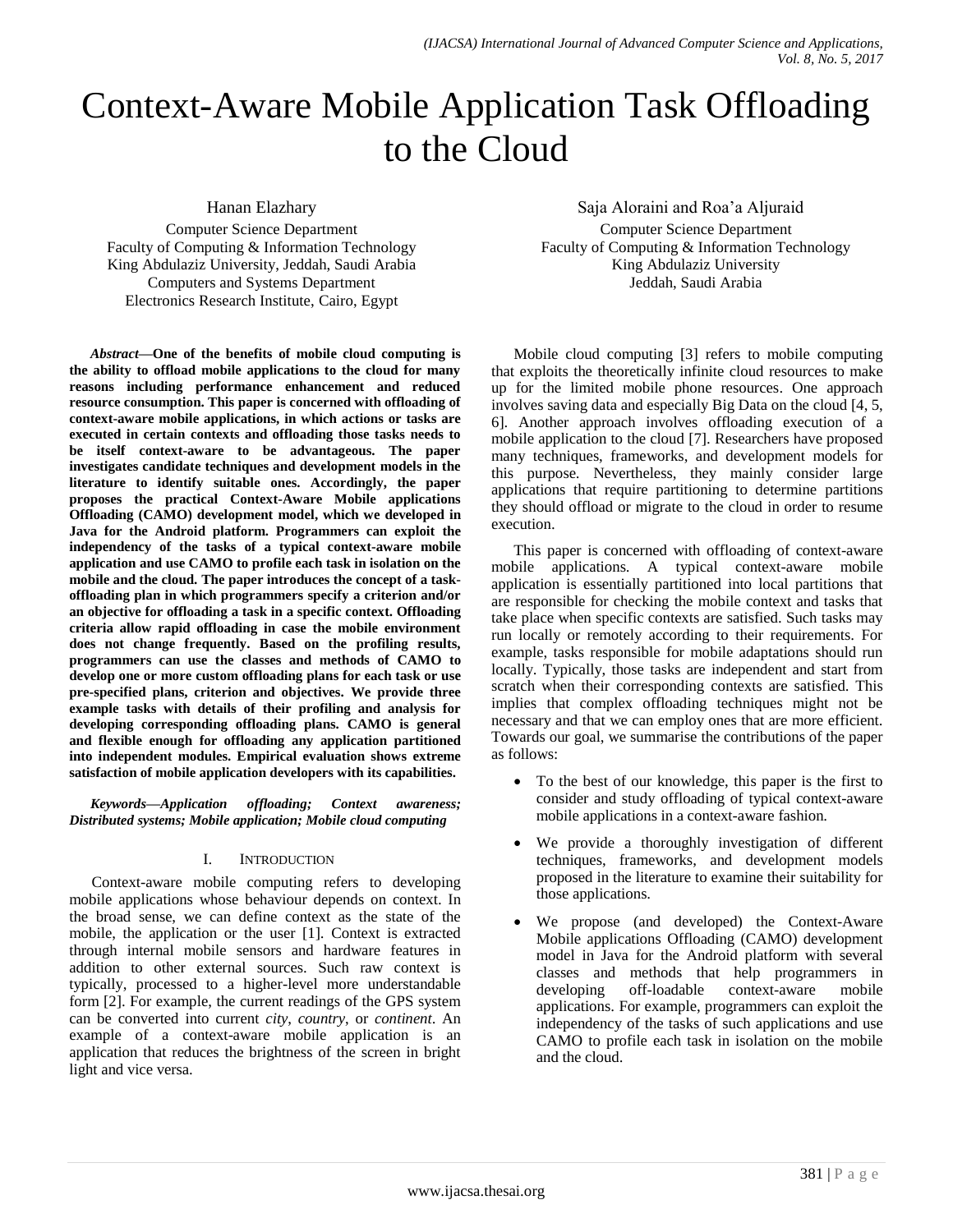- We propose the concept of task offloading plans, where programmers can use profiling results to determine conditions under which CAMO would offload each task, rather than merely whether it should offload the task as in most research studies.
- Using CAMO, the programmers can develop custom task-offloading plans, in which an offloading criterion (such as maximum or minimum data size) allows rapid offloading in case the mobile environment does not frequently change. The programmer can also specify an objective that should be satisfied by the criterion (such as maximum delay) and how to update the criterion otherwise. This opposes similar research studies in the literature that rely merely on the objective for making the offloading decision.
- CAMO provides pre-specified task-offloading plans, criteria, and objectives to the programmers to help them in developing their off-loadable applications.
- CAMO is general enough to be used for any mobile application partitioned into independent modules.

The following section provides a thorough investigation of mobile application offloading techniques, frameworks and development models in addition to corresponding challenges. It also discusses requirements of context-aware mobile application offloading. This is followed by a description of the details of the proposed development model, CAMO. Experiments based on CAMO are then provided accompanied by discussion. The last two sections provide results of the empirical evaluation of CAMO and the conclusion and directions for future research.

#### II. MOBILE APPLICATION OFFLOADING

Mobile application offloading to the cloud has drawn researchers' attention due to the limited resources of smartphones (such as computing power, memory size, storage capacity and battery capacity) and the virtually infinite resources offered by the cloud. We can broadly classify application-offloading techniques into partitioning techniques, migration techniques and replay techniques, possibly coupled with context-awareness. Some research studies merely propose offloading techniques while others propose development models and frameworks for off-loadable mobile applications.

## *A. Partitioning Techniques*

Partitioning techniques are concerned with how to partition an application and how to decide which of the resulting partitions should run locally (such as partitions that require user interactions and mobile interactions to obtain GPS information for example) and which should run remotely (such as resource-intensive partitions) on which cloud. We can broadly classify partitioning techniques into graph-based, linear programming-based and annotation-based techniques [7].

Graph-based techniques represent the parameters of a given mobile application using a graph and seek to partition the application and decide which partitions would be offloaded to which clouds [8, 9, 10]. For example, in CloneCloud [9], a graph represents the modules of the mobile application. An *analyser* is responsible for determining possible methods to partition the graph representation of the application between the mobile and the cloud. A *profiler* generates a cost model for the application (in terms of execution time and power consumption), under different possible partitioning methods via executions on both the mobile and the clone cloud with a random set of inputs. Finally, the *optimisation solver* determines the best partitioning method (among those generated by the analyser) that optimises an objective function (using the cost model generated by the profiler) to be used at runtime. It is worth noting that the graph-partitioning problem is Non-deterministic Polynomial Complete (NPC) and so most efficient techniques require manual annotations to the application by the developers to provide cues to guide the partitioning process [7].

Linear-programming based techniques [11, 12] on the other hand, represent the partitioning problem as a mathematical optimisation problem and use linear programming methods to optimise application partitioning. For example, the Mobile Augmentation Cloud Services (MACS) middleware [11] assumes an application is partitioned into modules. A cost function is defined in terms of the computing cost and the memory cost of each application module on the mobile and its transmission cost to the cloud in addition to a Boolean variable indicating whether it would be offloaded. Each of the three above costs is given a corresponding weight, and linear programming methods are used to optimise the cost function to determine whether to offload each module.

Some research studies in the literature [13, 14] combine features from both graph-based techniques and linear programming-based techniques. For example, Sinha and Kulkarni [14] proposed representing the mobile application environment (such as the available clouds, the computing powers, the memory sizes and the communication links capacities) using a graph and then using linear programming methods to determine how to partition the application such that an objective cost function is minimised.

Annotation-based techniques such as Cyber Foraging [15, 16] and J-Orchestra [17] require extensive annotations to the mobile applications by the developers to guide the partitioning process using alternative methods. For example, in Cyber Foraging [15, 16], a language called *Vivendi* is used by the developer to describe the fidelity and tactics of a mobile application. The fidelity of an application is a normalised measure of its quality expressed as a number between zero and one, while the tactics are the possible partitions of the application. Finally, a *Chroma* scans the available tactics and selects the best partitioning plan that maximises the ratio between the application fidelity and latency.

It is clear that a major problem with such techniques is that they require either manual annotations or complex representations, which may be hindering to most mobile application programmers. Fortunately, as previously noted, a typical context-aware mobile application is inherently partitioned and so each task can be processed in isolation to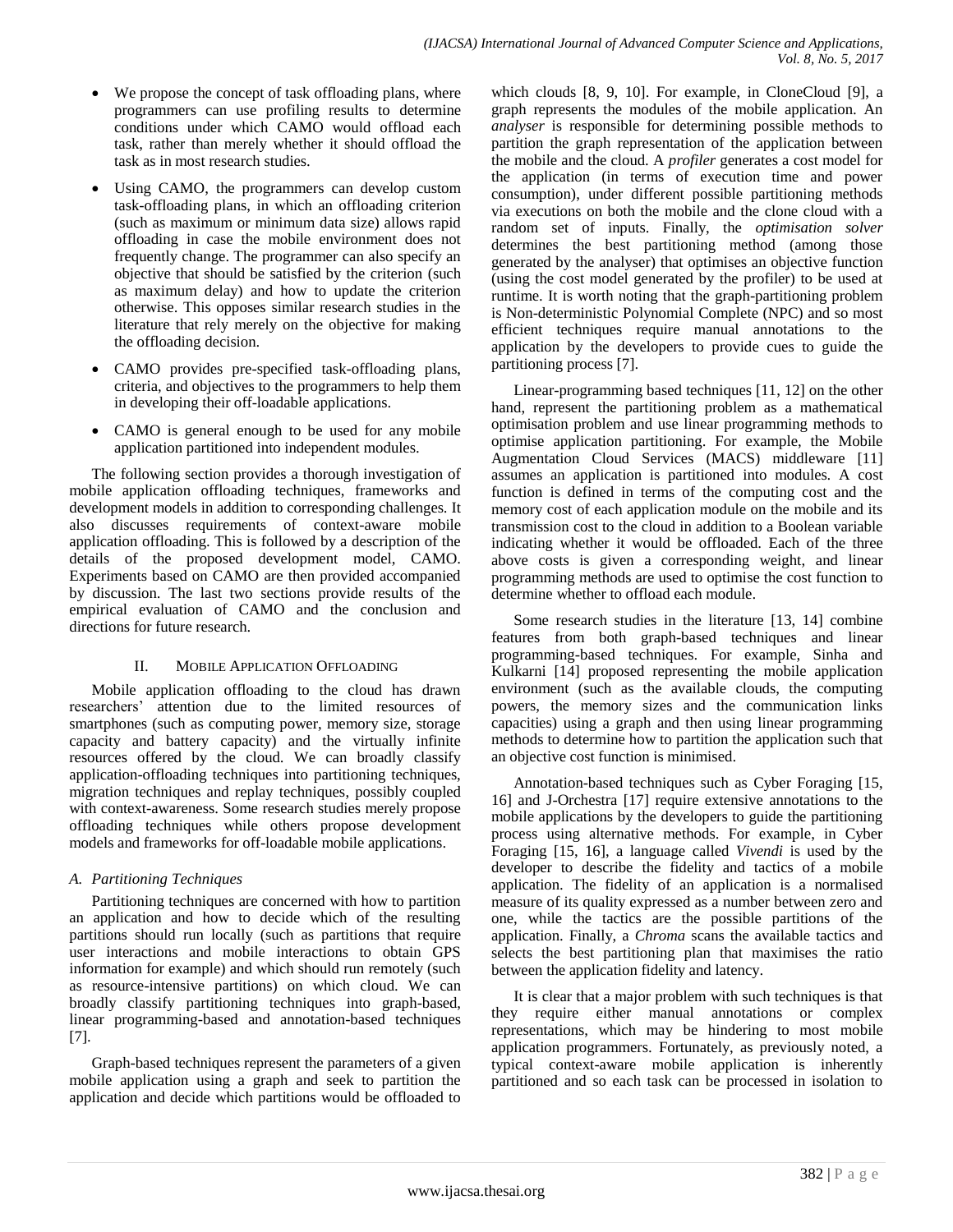determine conditions under which it would be offloaded rather than merely whether it should be offloaded.

## *B. Migration Techniques*

Migration techniques are used to migrating processes and virtual machines over networks. Examples of such techniques include the Zap system [18] in which a PrOcess Domain (*pod*) is a virtual machine with a virtual operating system view encapsulating a group of processes allowing them to migrate between machines running different operating systems to resume execution remotely. In the Internet Suspend/Resume (ISR) system [19, 20], a *parcel* is a virtual machine that encapsulates user-specified operating system settings, applications, and documents such that the parcel can be suspended before migration and resumed after migration.

Live virtual machine migration has been extensively studied for cloud data centres by constantly conveying changes from one virtual machine to another [21]. It is worth noting that live virtual machine migration across a WAN is more complicated due to inherent challenges such as long latency and variable or restricted bandwidth [22].

It is clear that such techniques are not suitable for typical context-aware mobile applications that start tasks from scratch when corresponding contexts are satisfied.

# *C. Replay Techniques*

The idea of replay techniques is to record an execution of an application such that it can be later replayed. Deterministic replay refers to replay that can be fully reproduced deterministically. It has been shown to be useful for many purposes such as fault tolerance [23], workload execution tracing [24] and debugging [25]. Deterministic replay has also been proposed for *coarse-grained* mobile application cloud offloading without partitioning [26].

Non-deterministic replay, on the other hand, includes inputs such as a keyboard input or a camera input. The opportunistic replay technique [27] has been proposed to reduce the overhead associated with virtual machine migration by recording the non-deterministic events of user interactions with the application via the keyboard or the mouse and using the resulting interaction log to replay the application on the cloud. Hung et al. [28] extended this idea by proposing a framework in which programmers insert pseudo checkpoints in an application to mark locations at which the application can resume whenever it is paused. At each pseudo checkpoint, the input events are recorded, and on pause, the state of the application and the events are saved such that the application can be resumed starting from the nearest pseudo checkpoint and can be replayed using the recorded events until it reaches the state at which it was paused. The authors proposed using this technique to offload mobile applications to the cloud on a virtual machine that is as close as possible to the mobile environment provided that the machine holds a copy of both the application and the corresponding data. Data can be synchronised only upon the application request.

It is clear that such techniques, like migration techniques, are not suitable for typical context-aware mobile applications that start tasks from scratch when their contexts are satisfied.

# *D. Context Awareness*

Context-awareness has been associated with mobile application cloud offloading in many research studies to make informed dynamic offloading decisions at runtime since offloading is not always advantageous [29]. For example, Zhou et al. [30] proposed a technique that enables making dynamic offloading decisions of an independent mobile application process at run time by selecting a suitable wireless channel and cloud resources that satisfy a set of quality-of-service (QoS) requirements while minimising cost and energy consumption. Cuervo et al. [31], on the other hand, proposed the MAUI system that requires code annotation by the programmer specifying off-loadable methods or classes. At runtime, it represents the offloading problem as a linear programming problem based on the CPU cost, the communication cost (size of the method state) and the bandwidth and latency of the available channels and solves the problem by making an offloading decision that maximises energy saving. Ellouze et al. [32] proposed another technique for making dynamic offloading decisions of independent mobile application processes at runtime based on the CPU load and battery state unless the offloading process itself is energy inefficient or violates the user Quality of Experience (QoE). Possible context measures include:

- The available resources (such as computing power, memory size, storage capacity and battery capacity) on the mobile versus the available cloud resources
- The execution time on the mobile versus the execution time on the cloud in addition to the offloading time
- Local computing energy consumption versus offloading energy consumption
- The specifications of the application and its objectives and the satisfaction of its QoS and QoE requirements on the mobile versus on the cloud

It is clear that the above techniques are more or less mobile application partitioning techniques except that the decision is made at runtime. In other words, they share the requirement of complex representations and/or code annotations as well as energy and storage space consumption and additional overhead at runtime in order to make such excessive computations. As previously noted CAMO considers this by allowing rapid offloading based on criteria rather than based on objectives in case the mobile environment does not frequently change.

# *E. Development Models and Frameworks*

Some development models and frameworks have been proposed for helping developers in integrating offloading capability with mobile applications. For example, Zhang et al. [33] developed an SDK that can be used by developers to build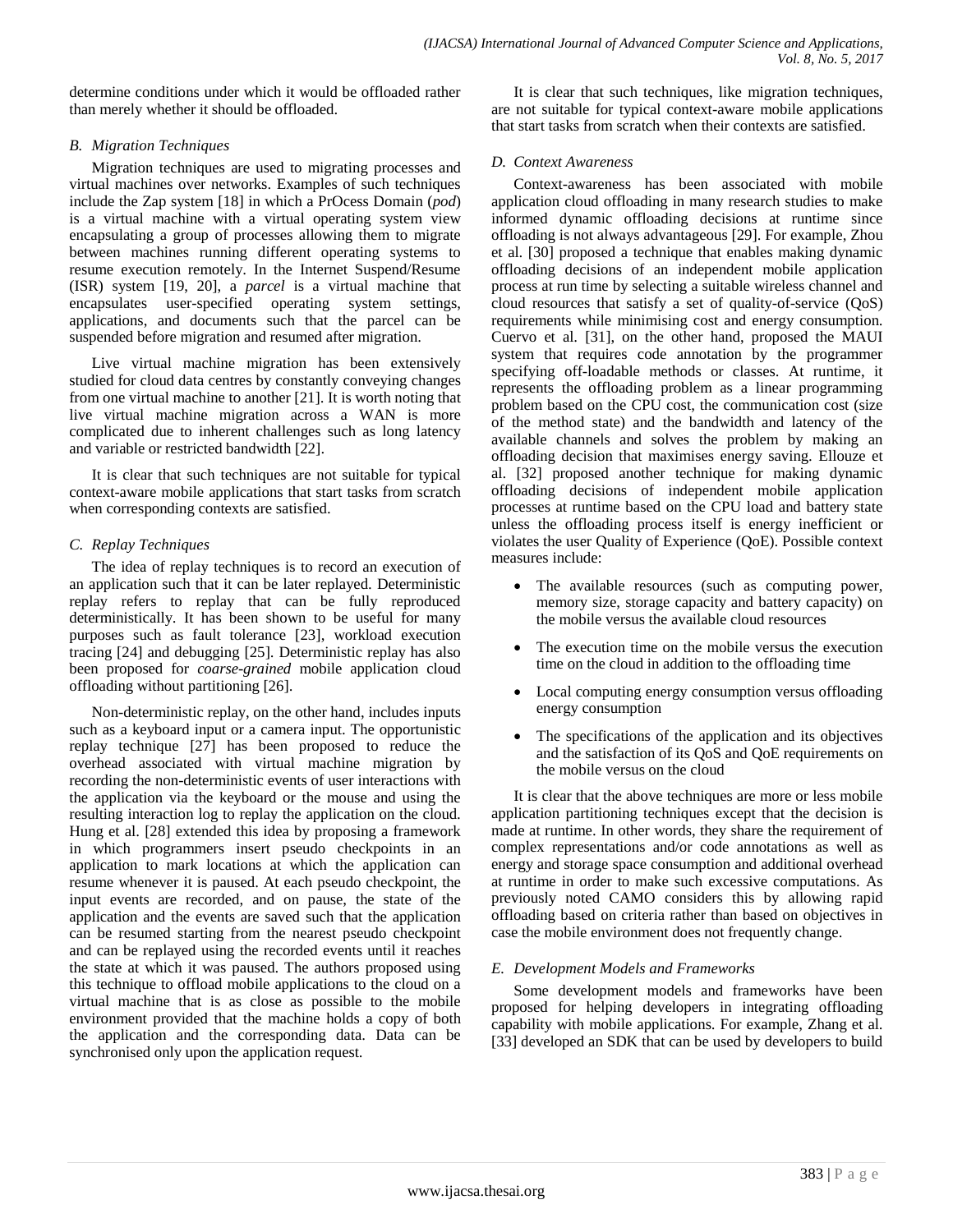*weblets* by extending a corresponding abstract class. A weblet is an application partition that can change in state to be running, paused (before migration) or resumed (after migration). Application partitioning and the remaining functionalities are left to the developer. Unfortunately, this SDK is only suitable for migrating weblets. The Cuckoo framework [34] helps developers in building smartphone applications that can be offloaded dynamically at runtime. The developers have to identify the compute intensive code partitions and write both local and remote code implementation. Nevertheless, this was merely a prototype that employed very simple heuristics to make the offloading decisions. The µCloud [35] is another SDK intended to help developers in developing Java components that can be executed by a cloud orchestrator or a mobile orchestrator, but the developer has to partition the code to identify the different components and on which orchestrator each should be executed. The Uniport framework [36] is intended for developing applications that can run remotely based on the Model-View-Controller (MVC) architecture, but it only considers network availability as the trigger for remote execution of a replica of the application. The MobiByte system [37] allows developers to specify objectives for offloading each of the partitions of a given mobile application. Such objectives include performance enhancement, energy efficiency or merely execution under scarce resources. Nevertheless, it requires examining offloading objectives at runtime even if the mobile environment does not change frequently. Besides, it is not flexible enough to allow developing custom offloading plans or more than one offloading plan for a single partition in different contexts. CAMO addresses those drawbacks.

## *F. Challenges of Mobile Application Cloud Offloading*

Many challenges face the success and adoption of mobile application cloud offloading [29]. For example, the execution time of a process (partition, independent module or an entire application) depends on the mobile specifications and the cloud specifications in addition to the input data size, which complicates the profiling process. The offloading time depends on the communication overhead on the mobile and the cloud (request preparation, communication, and result integration) in addition to the characteristics of the communication channel. Both the computing energy consumption and the offloading energy consumption depend on the mobile specifications, and the latter depends on the communication link characteristics too. Unfortunately, mobile vendors do not provide accurate energy consumption information regarding computation and communication. Energy consumption computation using, for example, external hardware is only valid for the monitored mobile model. Additionally, the offloading objective depends on the process profiling results and its QoS or QoE requirements and hence different offloading techniques with different objectives are needed to suit various processes. Those techniques need to be context aware. For example, it is not unusual that the communication channel quality is unstable, which affects profiling results. The mobile specification can also change, for example when the user switches to a different mobile than the one used for profiling. In other words, static

offloading decisions can easily fail in many scenarios [3]. Unfortunately, dynamic partitioning and profiling at runtime can consume considerable computational power and needs to be done in a timely fashion. In general, automated selection of an appropriate offloading technique for each process is a challenge. In addition, different mobile phones have different specifications, and hence it is inevitable that the mobile platform may differ from the cloud platform. CAMO exploits the nature of typical context-aware mobile applications, which involve independent tasks to address some of those challenges as explained in the next section.

## *G. Discussion*

To sum up, an inherent property of typical context-aware mobile applications is that they are essentially partitioned into local partitions that are responsible for checking the mobile context or for effecting mobile adaptations and off-loadable tasks that may run either locally or remotely on the cloud according to their objectives and context. This implies that complex application partitioning techniques (requiring annotations and/or complex representations) are not required for such applications. Additionally, programmers can profile each off-loadable task in isolation on the mobile and the cloud to determine conditions under which it *would* be offloaded rather than merely whether it *should* be offloaded. There is also no need for application migration and replay techniques since those tasks are, typically initiated from scratch at runtime and so do not call for suspending and resuming or replaying. Nevertheless, offloading should be flexible enough to suit various tasks with different objectives in different contexts. In other words, offloading itself needs to be context-aware since as previously noted, it is not always advantageous. Programmers have to plan task offloading with care to avoid unnecessary computations at runtime to save computing power, memory, and energy and avoid delay. CAMO considers this as explained in the following section.

## III. CAMO DETAILS

In this section, we explain the details of CAMO showing how it exploits the nature of typical context-aware mobile applications to address some of their offloading challenges.

## *A. Difference between Mobile and Cloud Platforms*

One of the challenges facing context-aware mobile application task offloading is the inevitable possible difference between the mobile specifications and the cloud specifications. In a typical context-aware mobile application, the independency of the tasks increases the chance of finding suitable apps, classes, and libraries for executing them. Accordingly, we accept this difference and do not enforce similarity between the corresponding tasks on the mobile and the cloud as long as the task is adequately executed on both platforms. For example, we can use a mobile app to perform a specific task on the mobile, and use code written in an alternative language for an alternative operating system on the cloud to perform the same task. We provide an example of such a task in Section IV.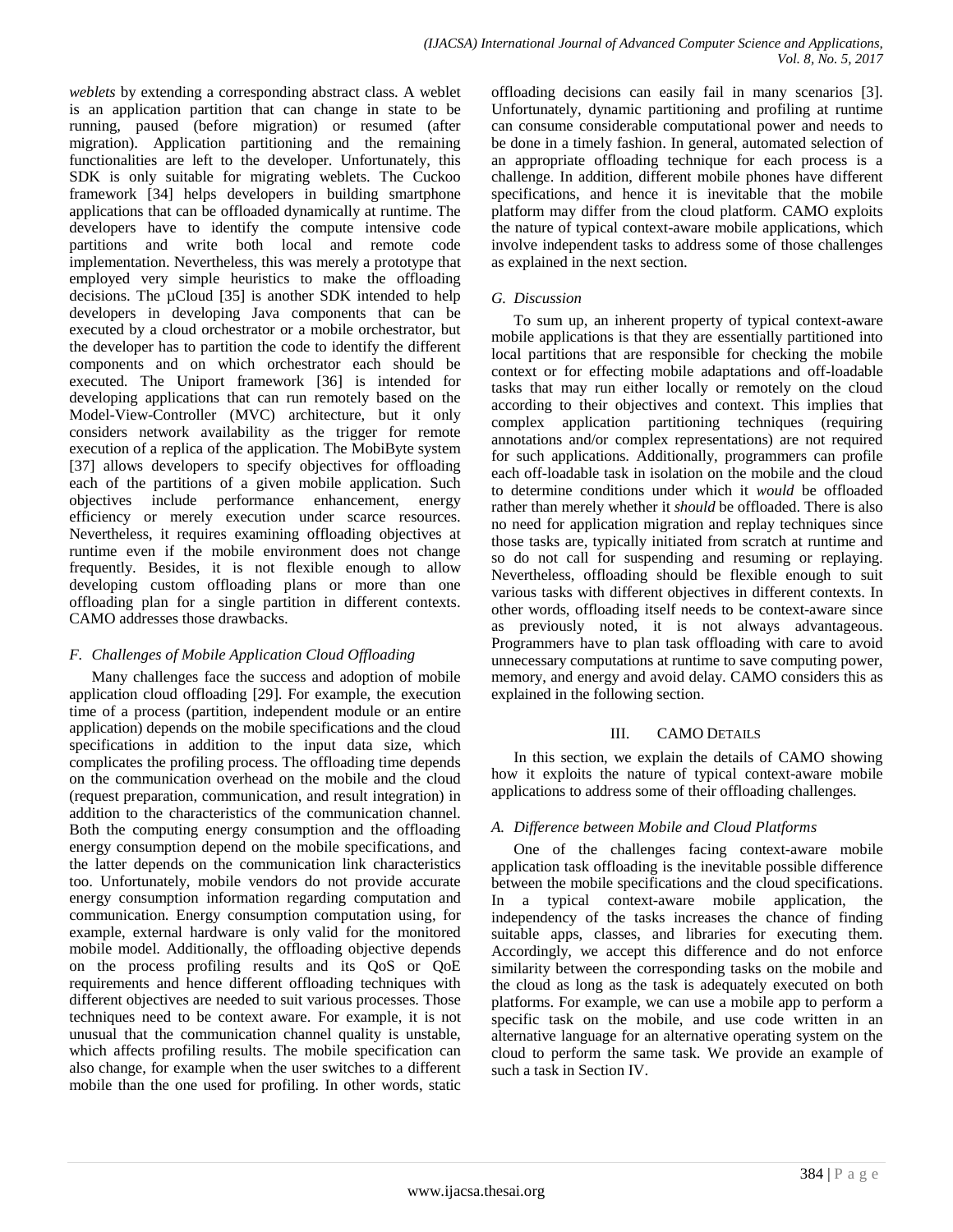#### *B. Resource Consumption Estimation*

Another challenge is the estimation of the resource consumption of the tasks when running locally and when running remotely. As previously noted, programmers can exploit the nature of a typical context-aware mobile application, which is composed of independent tasks and use CAMO to profile each task in isolation on the mobile and the cloud. Accordingly, programmers can obtain a rough estimate of its resource consumption such as the execution time, storage space, network usage, and energy consumed when executed remotely and when executed locally under various possible data sizes. Examples of tasks profiling are provided in Section 4.

### *C. Making Offloading Decisions*

To make offloading decisions for each task, we draw a decision tree based on the profiling results. An example decision tree of a text-to-speech conversion task is provided in Figure 1. According to this decision tree, offloading takes place when the battery level is low. Even if remote execution fails, local execution will not take place because the battery does not allow it and merely an error message will be generated. The same applies to the situation in which there are not enough resources (other than energy) for local execution.

On the other hand, even when there are enough power and resources, offloading can still take place to save mobile resources such as the storage space provided that the data size is less than *n* to avoid too much delay. Nevertheless, in the case of an error in remote execution, local execution can take place since there are enough power and resources for this purpose. Finally, in the case of successful remote execution, we check whether the offloading objective corresponding to the offloading criterion is satisfied. In the current example, the objective of considering only data size less than *n* is to avoid intolerable delay. If the objective is unsatisfied due to changes in the mobile environment such as the mobile specifications or the Internet connection between the mobile and the cloud, the criterion can be updated by reducing the value of *n*, for example by a pre-specified percentage. Similarly, if the delay is reduced, *n* may be increased by a pre-specified percentage (provided that the cloud can handle execution with a larger data size).



Fig. 1. An example decision tree

#### *D. Task Offloading Plan*

One of the challenges of task offloading is that different tasks have various objectives and QoS or QoE requirements. Additionally, each task can have different objectives in different contexts. In this paper, we introduce the concept of task-offloading plans. Figure 2 shows the flowchart of such a plan. As previously noted, a task is triggered when its corresponding context is satisfied. It is worth noting that the application can continuously check the satisfaction of the triggering context of each task as shown in the flowchart or may request notification from CAMO when the context is satisfied.

As shown in the figure, the offloading plan starts by checking whether the programmer enabled offloading and whether there is a connection between the mobile application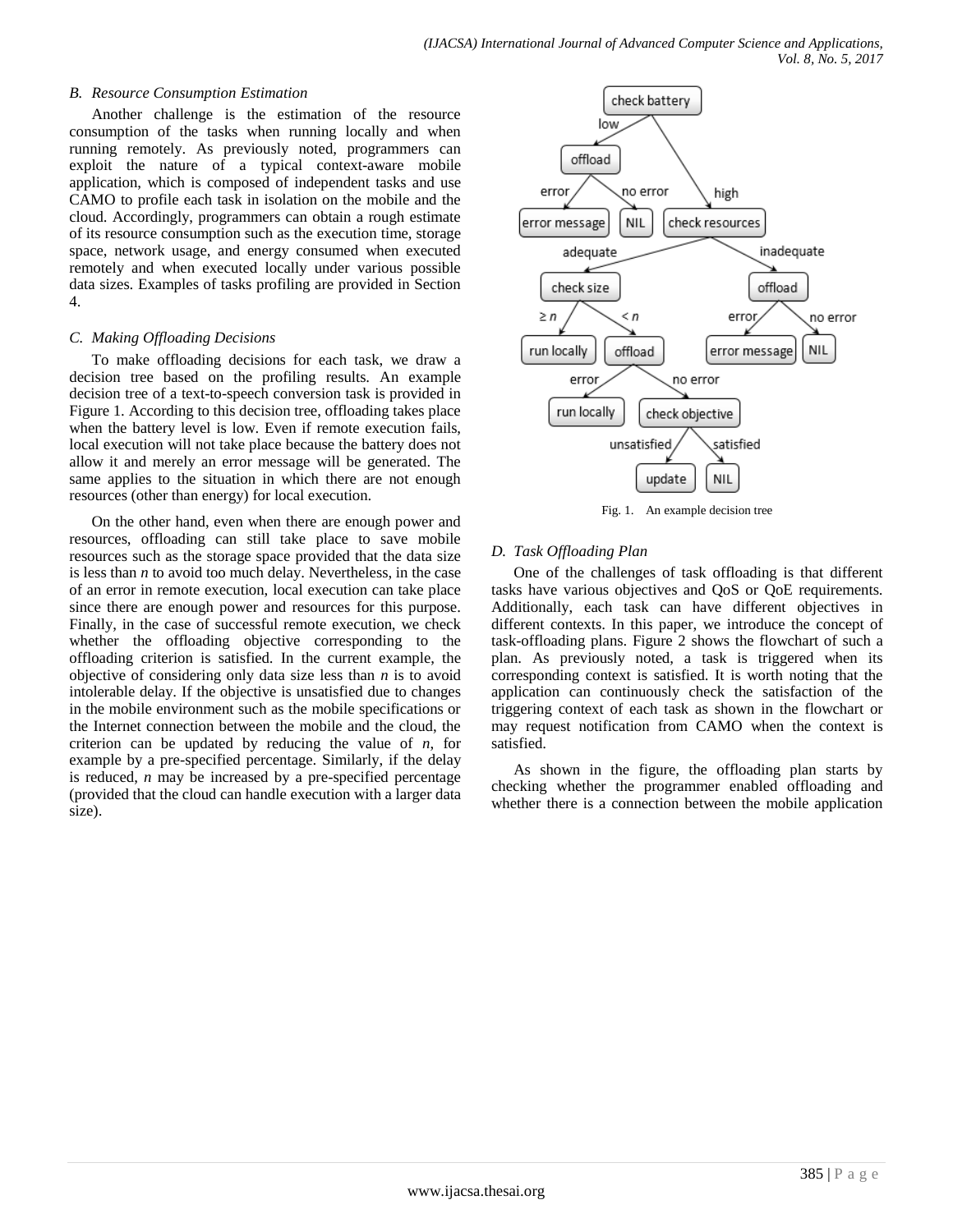and the cloud. Next, the offloading criterion is checked. If it is satisfied, the task can be offloaded. In the case of an error in remote execution, one of two possible actions can take place. Unless the reason behind offloading the task is that local execution was impossible, we can replace remote execution by local execution.



Fig. 2. Flowchart of a task-offloading plan

On the other hand, in the case of successful execution of the task remotely, the objective behind the offloading criterion may be checked to ensure that the criterion is still valid or to update it if required. Given that a typical context-aware mobile application is idle most of the time (when none of the contexts of the different tasks is satisfied), this would have minimal effect on the application.

It is obvious that a task-offloading plan is highly flexible facilitating the development of custom plans that suit various tasks and possibly more than one plan for each task. Table 1 shows the three offloading plans of the text-to-speech task whose decision tree is depicted in Figure 1. In the first two plans, the offloading objective is always true and so nothing is checked. Programmers can use the classes and methods of CAMO to develop such plans as needed. CAMO examines the plans of each task one by one in order to decide whether offloading should take place.

It is worth noting that programmers can replace the taskoffloading criterion by the offloading objective (so that CAMO checks the objective directly rather than checking the criterion) as in the case of MobiByte [37]. The side effect is that more time (delay) and power will be wasted as runtime. Choice of whether to check the criterion or the objective depends on the frequency with which the mobile environment (such as the specifications of the mobile and Internet connection) changes.

TABLE. I. THREE OFFLOADING PLANS OF THE TEXT-TO-SPEECH TASK

|           | <b>Offloading criterion:</b> battery low          |  |
|-----------|---------------------------------------------------|--|
| $\bf{a)}$ | <b>On error:</b> error message                    |  |
|           | <b>Offloading objective:</b> true                 |  |
| b)        | <b>Offloading criterion:</b> inadequate resources |  |
|           | <b>On error:</b> error message                    |  |
|           | <b>Offloading objective:</b> true                 |  |
| c)        | <b>Offloading criterion:</b> $size < n$           |  |
|           | <b>On error:</b> run locally                      |  |
|           | <b>Offloading objective:</b> delay $\lt t$        |  |

### *E. Discussion*

To sum up, we developed CAMO in Java for the Android platform providing classes and methods to allow developing context-aware mobile applications with off-loadable tasks. Programmers can exploit the independency of the tasks of a typical context-aware mobile application and use CAMO to profile each task independently on the mobile and the cloud. They can use the profiling results to develop an offloading decision tree and a corresponding set of offloading plans for each task in different contexts of the mobile and the task. They can then use CAMO to implement custom plans or exploit prespecified plans, criteria (such as a specific data size) and objectives (such as a specific delay or merely execution regardless of the adequacy of the mobile resources). At runtime, CAMO checks the plans of each task one by one to make informed, context-aware offloading decisions.

It is worth noting that changes in the mobile environment may stem, for example from an unstable Internet connection, difference in the Internet connection specifications from one place to another, or difference in the mobile specifications, when the application runs on a mobile different from the one used for profiling. Programmers can consider such changes in the criteria of the developed plans or by checking each objective and updating the corresponding criterion in case of its violation. Alternatively, in the case of frequent changes, offloading objectives can replace offloading criteria at the expense of additional overhead at runtime.

In CAMO, we exploit profiling results of a given task to reserve cloud resources needed for successfully running it under the largest off-loadable data size. The upper limit on size can be set for example such that delay does not exceed *t* sec. Since an inherent property of cloud computing is its ability to offer customised resources, we should not worry about fluctuation in performance when running the task remotely.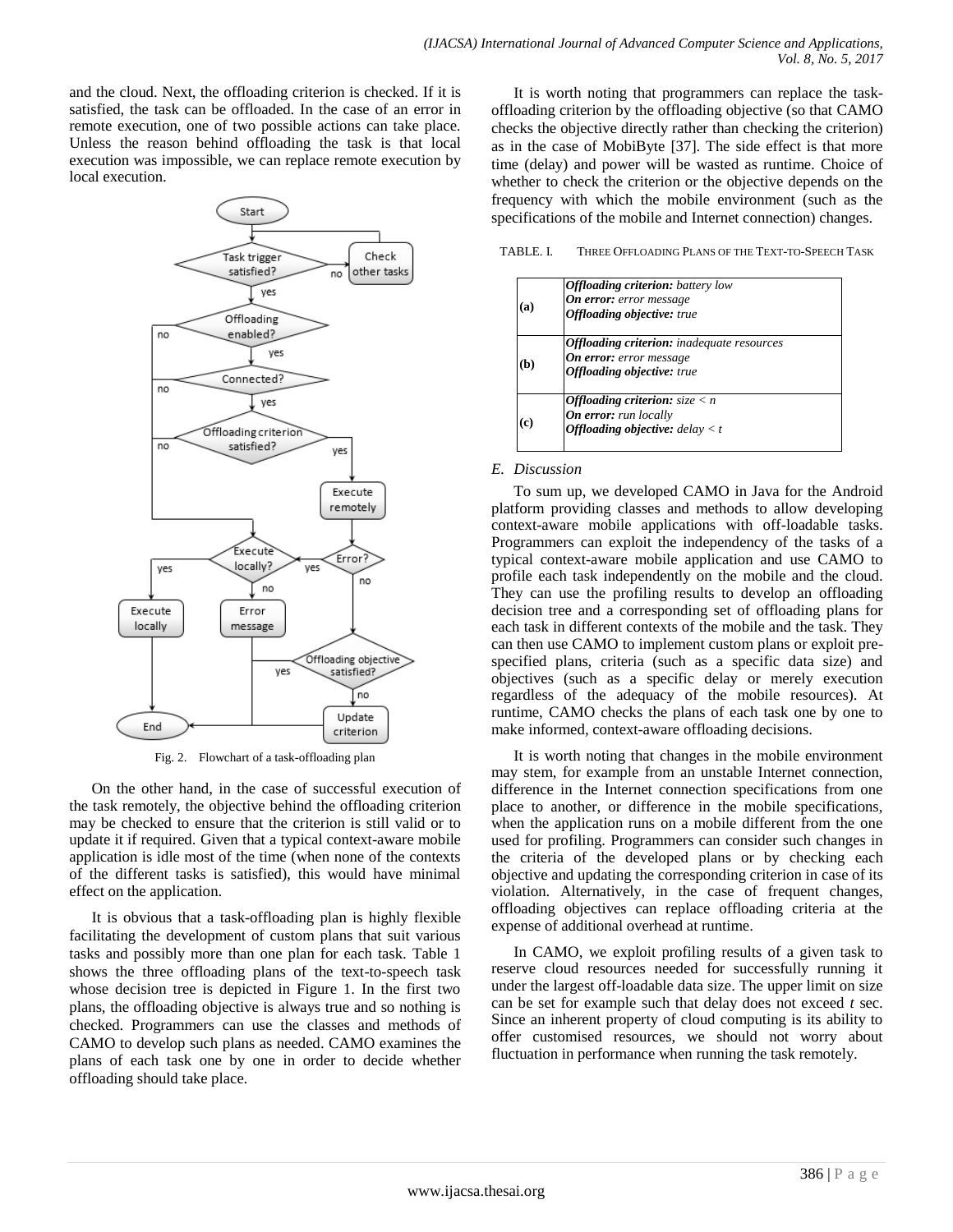#### IV. EXPERIMENTS & DISCUSSION

In this section, we present the details of some experiments based on CAMO. The specifications of the mobile used in the experiments are as follows:

- **Chipset:** Qualcomm MSM8996 Snapdragon 820
- **CPU:** Quad-core (2x2.15 GHz Kryo & 2x1.6 GHz Kryo)
- **GPU:** Adreno 530
- **RAM:** 4GB
- Storage: 64 GB
- **OS:** Android OS, v6.0.1 (Marshmallow)

The Internet connection used in the experiments was Wi-Fi with a bandwidth of 500 KB/s. The cloud platform was Amazon Web Services (AWS) Lambda with the default memory size of 512 MB for executing the remote code and Amazon S3 for storage. We experimented with three tasks of different complexity levels. In those tasks, the execution time, storage space and network usage were the resources of interest.

#### *A. Text-to-Speech Task*

The first task is a text-to-speech conversion task. On the mobile, we used Android TextToSpeech class [38] while on the cloud we used the IVONA text-to-speech library [39]. As previously noted, we do not have to use the exact code on both platforms as long as the task is adequately executed on both of them. In order to profile the task, we examined the resource consumption due to converting text that ranged in size, from 50 to 2000 words, to speech in the form of an MP3 file. The results are shown in Figures 3, 4 and 5, respectively.

As shown in the figures, remote execution needs longer time in comparison to local execution since the text entered by the user is first converted into a text file that is uploaded to the cloud where it is converted and stored as an MP3 file. In the case of local execution, on the other hand, the entered text is converted to an MP3 file right away. On the other hand, local execution requires a larger storage space since it stores the MP3 file in the mobile device as opposed to remote execution, which requires local storage of only the text file that is uploaded to the cloud. Concerning the network usage, it is zero for the local execution that does not need any Internet connection at all, but ranges from 1.6 KB (50 words) to 47.3 KB (2000 words) in the case of remote execution. Given that offloading 2000 words, for example, requires 47.3 KB of network usage and that the Internet connection bandwidth is 500 KB/sec, the offloading time is estimated to be 94.6 msec; negligible in comparison to the total remote execution time.

Those profiling results helped in determining the offloading plans depicted in Table 1. Since user QoE does matter in this case, 20 volunteers monitored the delay, and according to their assessment, the largest tolerable delay was 10 seconds corresponding to 1450 words. This agrees with the findings of research studies concerned with usability engineering [40]. This implies that text larger than 1450 words should not be offloaded. It is worth noting that profiling also helped in specifying the storage space that should exist on the cloud (in addition to that needed for the remote code) for the application to work smoothly in case offloading takes place.



Fig. 3. Execution time (including offloading overhead) of the text-to-speech







Fig. 5. Network usage of the text-to-speech task



Fig. 6. Execution time (including offloading overhead) of the file download task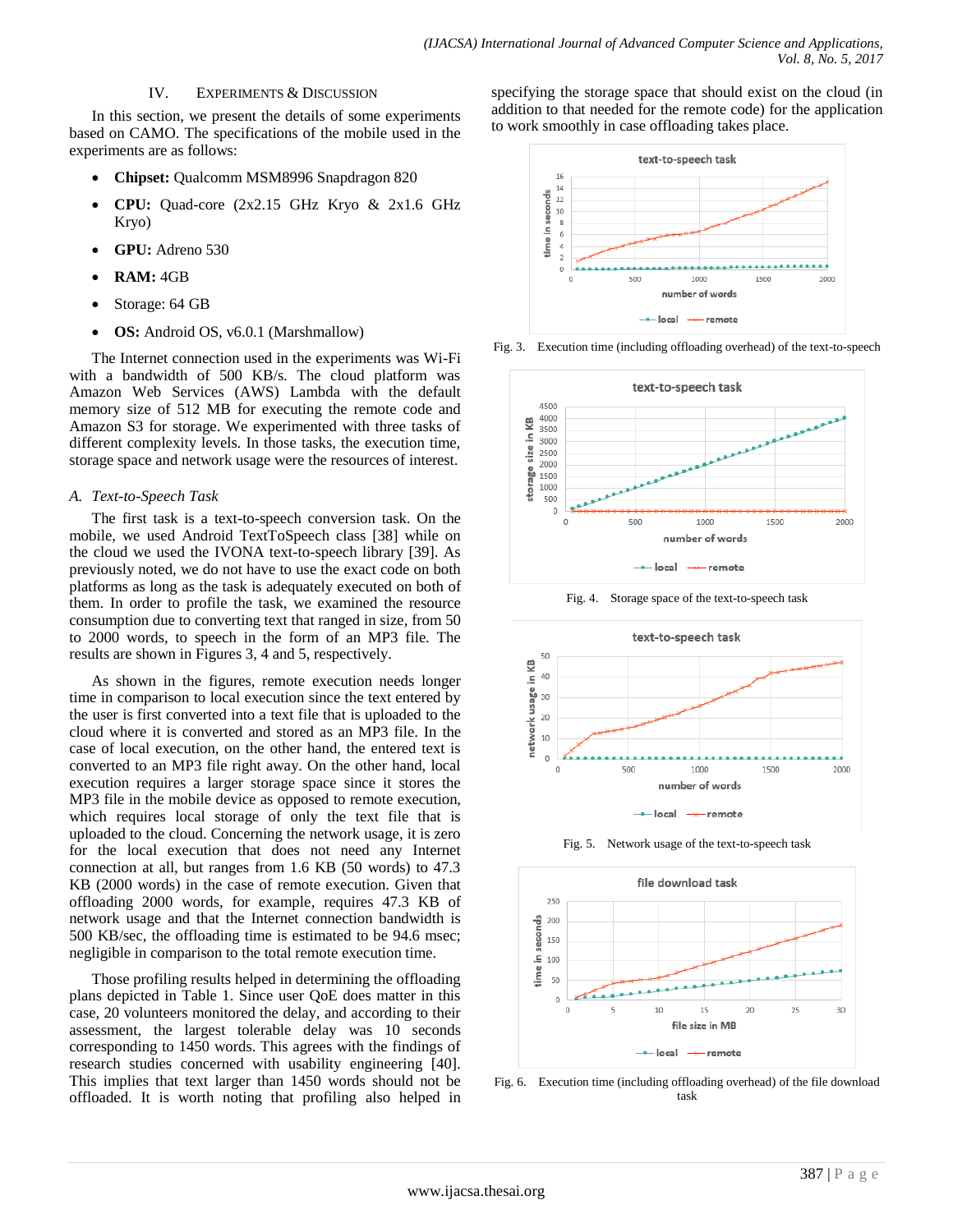

Fig. 7. Storage space of the file download task



Fig. 8. Network usage of the file download task

#### *B. File Download Task*

The second task is a file download task. To profile the task, we examined the resource consumption due to downloading MP4 videos that ranged in size from 1 MB to 30 MB. The results are shown in Figures 6, 7 and 8, respectively.

As shown in the figures, remote execution time is much longer than local execution time. The former is roughly about three times the latter. In other words, there is no gain in terms of execution time. It is worth noting that remote code execution uses Amazon Simple Notification Service (SNS) as a trigger to start download. Concerning storage space, a large space is consumed in the case of local execution, but none is required in the case of remote execution, as opposed to the text-to-speech task. The downloaded video is saved on Amazon S3. Concerning network usage, in the case of remote execution, it is no more than 5 KB required for sending the notification. In the case of local execution, it is relatively high.

Those profiling results helped in determining an offloading criterion when the storage space is inadequate. Nevertheless, unless the Internet connection is fast enough, remote execution might be preferable. For example, in the case of a video of size 30 MB and an Internet connection of 500 KB/sec, the time needed for local download is about 60 sec, while the remote execution time is about 190 seconds. In case the Internet connection speed is reduced to 20% of its value, for example, the task would need 300 sec to be executed locally. In this case, remote offloading would be favourable.



Fig. 9. Execution (including offloading overhead) of the context management task



Fig. 10. Storage space of the context management task



Fig. 11. Network usage of the context management task

## *C. Context Management Task*

In a context-aware mobile application, the context of each task is monitored until it is satisfied triggering the task. In the case of context with monitored sequential values such as time, we can monitor one context value at a time, and as soon as it is satisfied, this event is recorded and the next context value to be monitored is added to a log file. The third task is a simple task that involves recording a satisfied context value and adding the next context value to be monitored to the log file. To profile this task, we executed it both locally and remotely. The results are shown in Figures 9, 10 and 11 respectively.

As shown in the figures, recording context required 0.19 seconds locally and 0.17 seconds remotely. Similarly, adding new context required 0.99 seconds locally and 0.85 seconds remotely. Concerning the storage space, adding context required 18 KB when executed locally and 12 KB when executed remotely due to the difference between the file system on the mobile and the cloud. Recording context, on the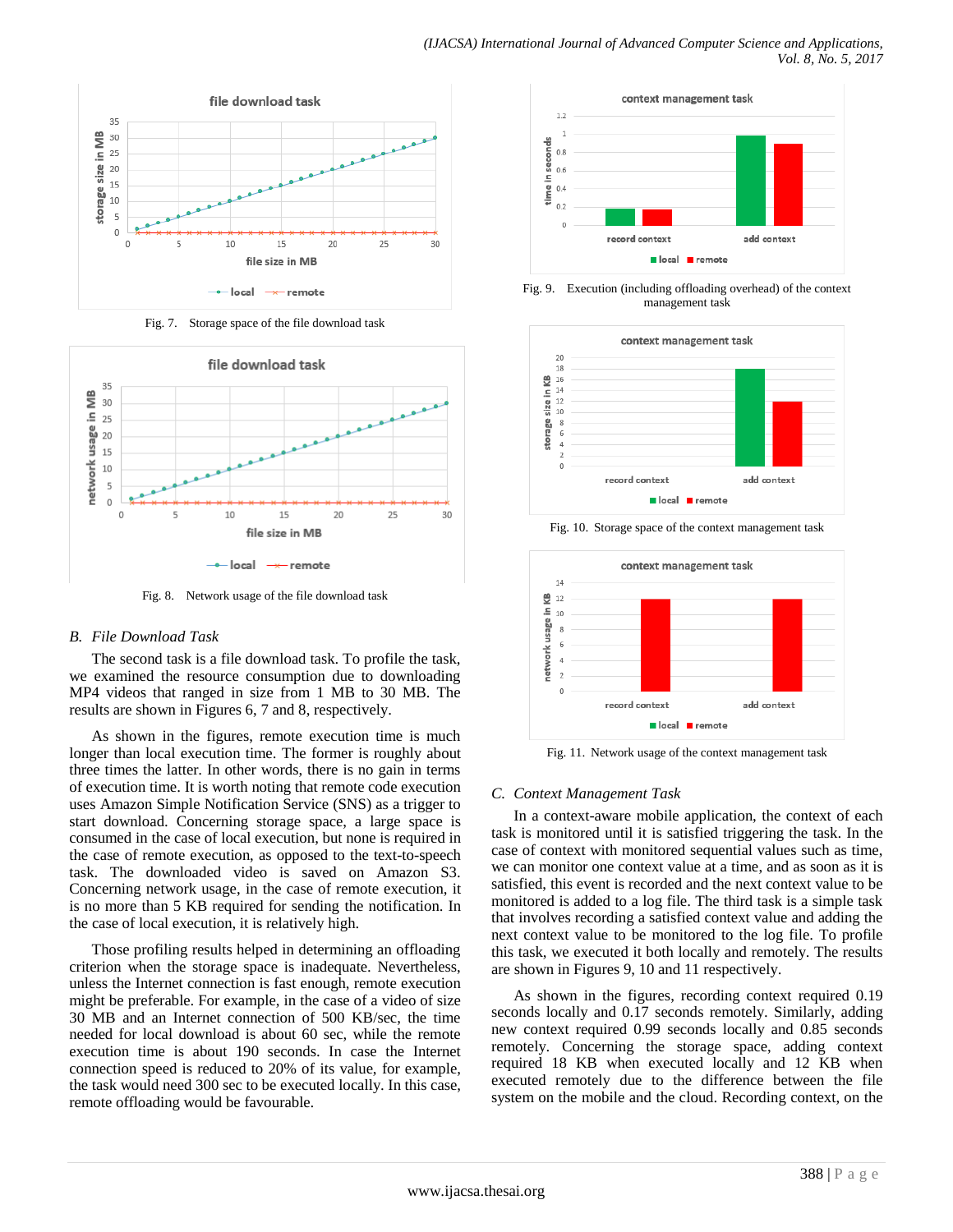other hand, did not consume significant storage space neither locally nor remotely. Finally, neither adding context nor recording context consumed any network bandwidth during local execution, but required 12 KB of network bandwidth to send a notification to the remote code. It is clear that executing such simple tasks does not benefit much from offloading to the cloud so such tasks better be executed locally.

### *D. Discussion*

In this section, we presented profiling results of three example tasks with variable complexity levels using CAMO. In those tasks, execution time, storage space and network usage were the critical resources of interest. Of course, we could have taken other resources such as power consumption into consideration [41]. We will consider this in future research studies. It is clear that the nature of context-aware mobile applications that involve independent tasks simplifies the profiling process of each task in isolation. Profiling results help in identifying offloading plans and corresponding criteria and objectives that can be implemented using CAMO. In other words, CAMO facilitates developing off-loadable contextaware mobile applications armed with context-awareness.

TABLE. II. EVALUATION RESULTS OF CAMO

| <b>Evaluation indicator</b>                                                                                                      |      |
|----------------------------------------------------------------------------------------------------------------------------------|------|
| Suitable for context-aware mobile applications                                                                                   |      |
| Useful for saving valuable mobile resources                                                                                      | 4.26 |
| May help in developing resource intensive mobile applications                                                                    |      |
| The concept of offloading plan implies high flexibility to suit<br>various tasks with different objectives in different contexts |      |
| Promising to guide and facilitate the development of efficient<br>context-aware off-loadable mobile applications                 |      |
| Easy to use                                                                                                                      |      |
| Would use it in future development                                                                                               |      |

#### V. EMPIRICAL EVALUATION

In this section, we present the results of the empirical evaluation of CAMO. We demonstrated the capabilities of CAMO to fifteen Android developers and allowed them to experiment with it and use it for developing off-loadable context-aware mobile applications for two weeks. Afterwards, a questionnaire was provided to assess their satisfaction with it. The developers were asked to provide a response for each item in the questionnaire based on a Likert scale that starts from one (very unacceptable) up to five (very acceptable), and the results are shown in Table 2. As shown in the table, the developers believe that the introduced concept of task-offloading plans deemed to be of high flexibility to suit various tasks and that CAMO is a promising tool for guiding and facilitating the development of efficient off-loadable applications with context-aware offloading decisions. Additionally, it is clear that most of the respondents think it is easy to use, and would readily use it in the future. We estimated the internal consistency and reliability of the questionnaire results using *Cronbach's alpha*. We got an estimated value of α equal to 0.92 signifying an extremely high degree of reliability and recognition of the encouraging questionnaire outcomes.

#### VI. CONCLUSION

This paper presents a thorough investigation of various techniques, frameworks and development models in the literature to examine their suitability for offloading contextaware mobile applications. Accordingly, the paper proposes the practical context-aware mobile applications offloading development model, CAMO. We developed CAMO in Java for the Android platform providing several classes and methods to help programmers in developing off-loadable applications. Programmers can exploit the independency of the tasks of a typical context-aware mobile application and use CAMO to profile each task in isolation on the mobile and the cloud.

The paper introduces the concept of a task-offloading plan that is highly flexible to suit various tasks with different offloading criteria and objectives. Programmers can use profiling results to develop one or more custom offloading plans for each task in different contexts and use CAMO to implement them. Alternatively, they can use pre-specified plans, criteria and objectives for this purpose. Offloading criteria allow rapid offloading at runtime in case the mobile environment does not change frequently or considerably unlike similar systems that rely merely on the offloading objectives [37]. Finally, CAMO is general enough to allow programmers to use it for any mobile application partitioned into independent modules. Empirical evaluation shows extreme satisfaction of mobile application developers with its promising capabilities.

As future work, we intend to consider other types of resources especially power. Besides, we will explore the idea of incorporating the specifications of the mobile environment including the Internet connection into the offloading plans for increased context awareness rather than merely updating the offloading criteria. Automated generation of offloading plans based on profiling results and given the task objectives in different contexts is currently under development. Such plans can be updated, for example, once before using the application on a new mobile and more often with each considerable change in the Internet connection. In other words, we will continue working on improving CAMO hoping to trigger its wide adoption by mobile application developers to develop efficient applications that can benefit from the cloud.

#### ACKNOWLEDGMENT

The authors would like to thank both Alaa Alalyani and Malak Alharbi for their help.

#### REFERENCES

- [1] A. Dey, "Understanding and using context," Personal and Ubiquitous Computing, vol. 5, no. 1, pp. 4-7, 2001.
- [2] H. Elazhary, A. Althubyani, L. Ahmed, B. Alharbi, N. Alzahrani and R. Almutairi, "Context management for supporting context-aware Android applications development," International Journal of Interactive Mobile Technologies, vol. 11, no. 4, pp. 186-201, 2017.
- [3] A. Khan, M. Othman, S. Madani and S. Khan, "A survey of mobile cloud computing application models," IEEE Communications Surveys & Tutorials, vol. 16, no. 1, pp. 393-413, 2014.
- [4] H. Elazhary, "Cloud computing for Big Data," MAGNT Research Report, vol. 2, no. 4, pp. 135-144, 2014.